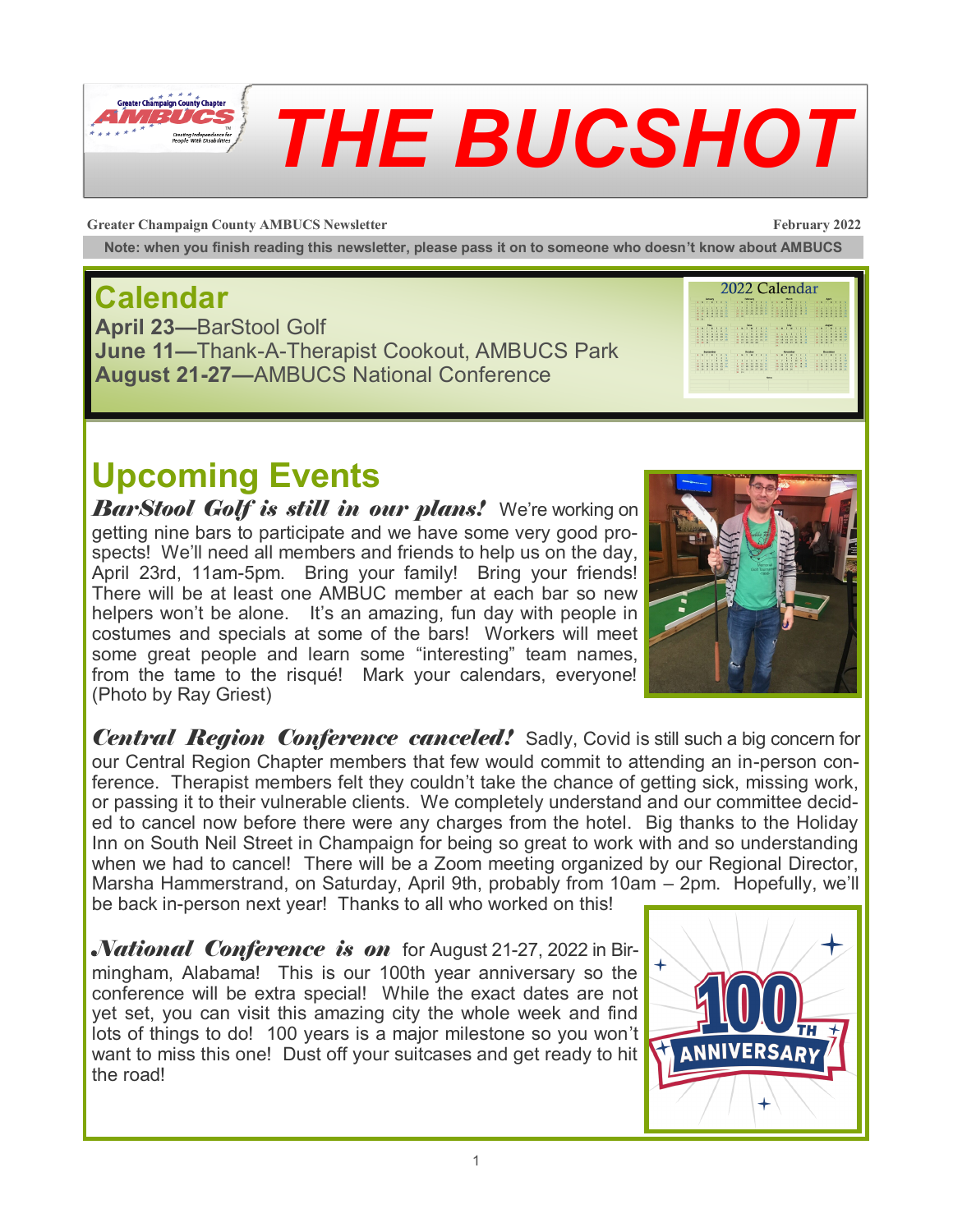The **National Big Hat Raffle** is still running and our Chapter Big Hat President, MaryLou Younger, will have the tickets for purchase at the monthly Big Hat Meeting, March 8th. It's \$20 per ticket but it has a wonderful grand prize of airfare for two to Fort Myers, Florida, a stay at the GullWing Beach Resort on beautiful Estero Island, and \$500 in cash! The suite is beautiful and is only a short walk to a white, sandy, beach! Don't like swimming in the ocean? This beautiful pool is just outside your window! Grab your tickets while we still have them!

Our **Capital Campaign** is still underway but our total has only gone up

a little in the last month. We still have a big gap from our current total of just under \$478,000 to our \$600,000 goal! No amount is too small so give if you can and help us keep our *Mission in Motion* alive and well!

https://ambucs.org/missioninmotion/mission-in-motion-capital-campaign/

#### **Amtrykes**

*Twelve GCC AMBUCS members and friends* headed out to the Griest Man Shed to assemble five Amtrykes on February 23rd! There were four adult-sized ones to be assembled and one child -sized. The assembly started with pizza and ended with the picture at the right about two hours later. This was very good considering that each of us had to remember our assembly skills since it's been a while from the last build. Three newer-to-the-craft members, Pat Webb, MaryLou Younger, and Sally Denhart assembled the small one, then took it apart and assembled it again, then again! "But we didn't really make that many mistakes! We were just practicing!", member Sally

Denhart said. "That's our story and we're sticking to it!" Thanks to the Griests for the use of their shed and thanks to all who came out to help! Amtryke Ambassador, Scott Price will see that the Amtrykes get to their riders soon!

*Scott Price also delivered* a refurbished Amtryke to Aanya, a sweet little girl who can't wait for good weather so she can ride her new trike! That's her, her mother, and sister at right. May she have many great rides in her future! Thanks, Scott, for always getting the Amtrykes to the perfect people!

*Elaine Windingland* has asked for help from members to call all past Amtryke recipients to determine their current status: Do they

still use the Amtryke? Do they need any repairs? Have they outgrown the Amtryke? This is a great way to reconnect with these riders and get back unused trikes so that they can be refurbished and passed to others. The responses also brought up some surprising issues which our Chapter will work to solve. Thanks to all who have made calls and reported back! If you would like to help, Elaine has more people on her list to call. Just contact her and she'll get you started!